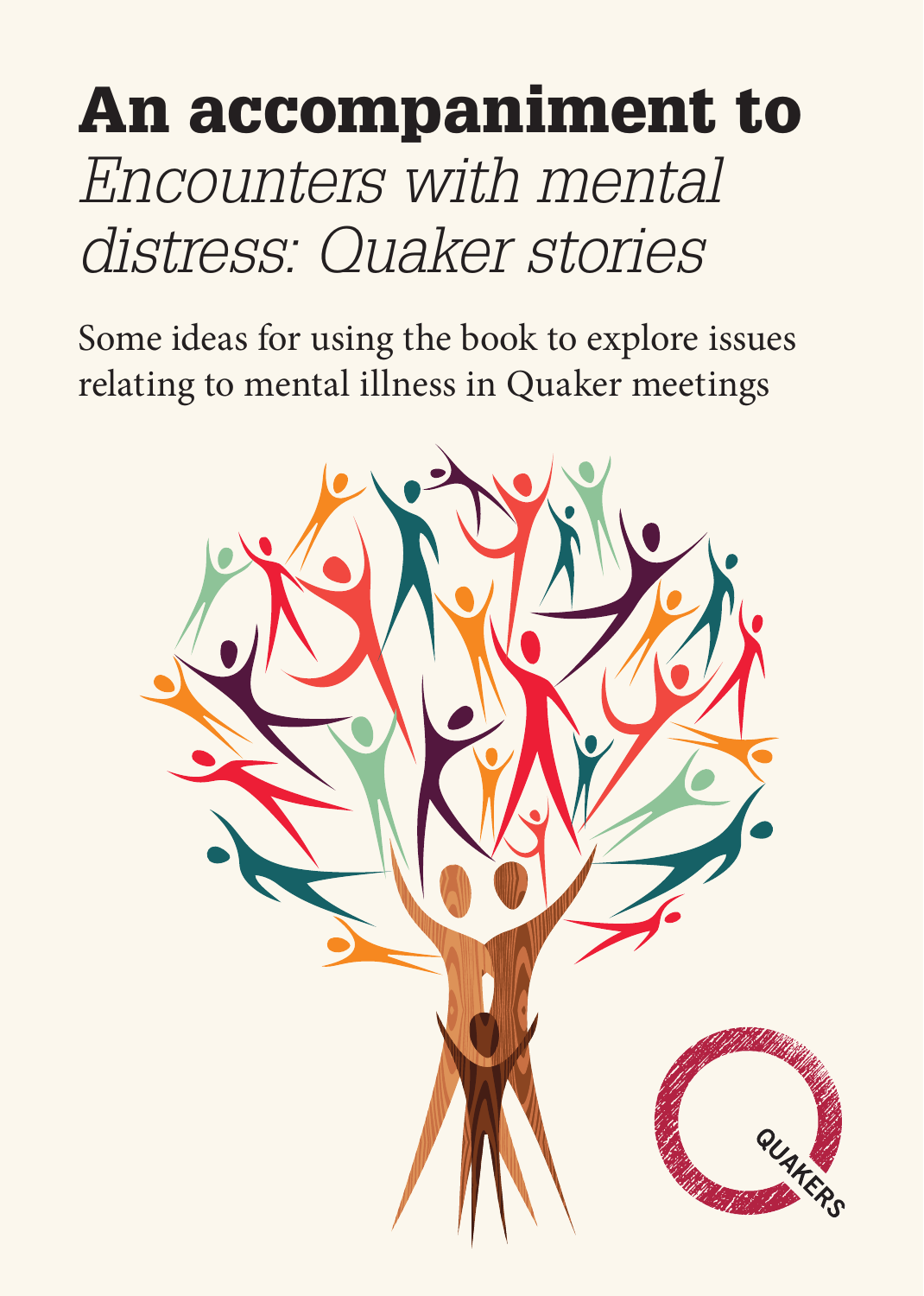## Introduction

Quakers are being encouraged to use the book *Encounters with mental distress: Quaker stories* as a way to open up the subject of mental illness. One helpful way to do this could be to use the stories in the book as a safe introduction to discussions on the topic. This brief resource has been developed to suggest some ways that meetings might do that.

### Starting out

It would be helpful to begin with some activities that bring the group together, through worship, with some kind of sharing, whether or not your group know each other well. Develop a 'working agreement' together – this will help to ground the group and will start to create a 'safe space' for you all to work in.

Use worship sharing and invite people to reveal something new about themselves by answering a particular question. An example is: Can you say something of your journey in Quakerism?

It is really important that group members feel trust for each other before embarking on deep sharing. There are suggestions on the next page for ways that you might use the book to deepen your experience once you have gathered.

#### Ideas for discussing mental health in meetings

When using any of these suggestions it is helpful to think about them from each of these three perspectives:

- individual
- meeting
- • carer.

Thinking from these perspectives will help you to understand how you might respond to situations that arise in your meeting. Try to imagine how it might make you feel to receive that response from another Friend.

- Explore one or more of the stories in detail as a whole group or in small groups. Try to understand the issues from each of the perspectives.
- Read the book and select a few stories that have different themes. Print them and spread them around the room. Ask people to read each of them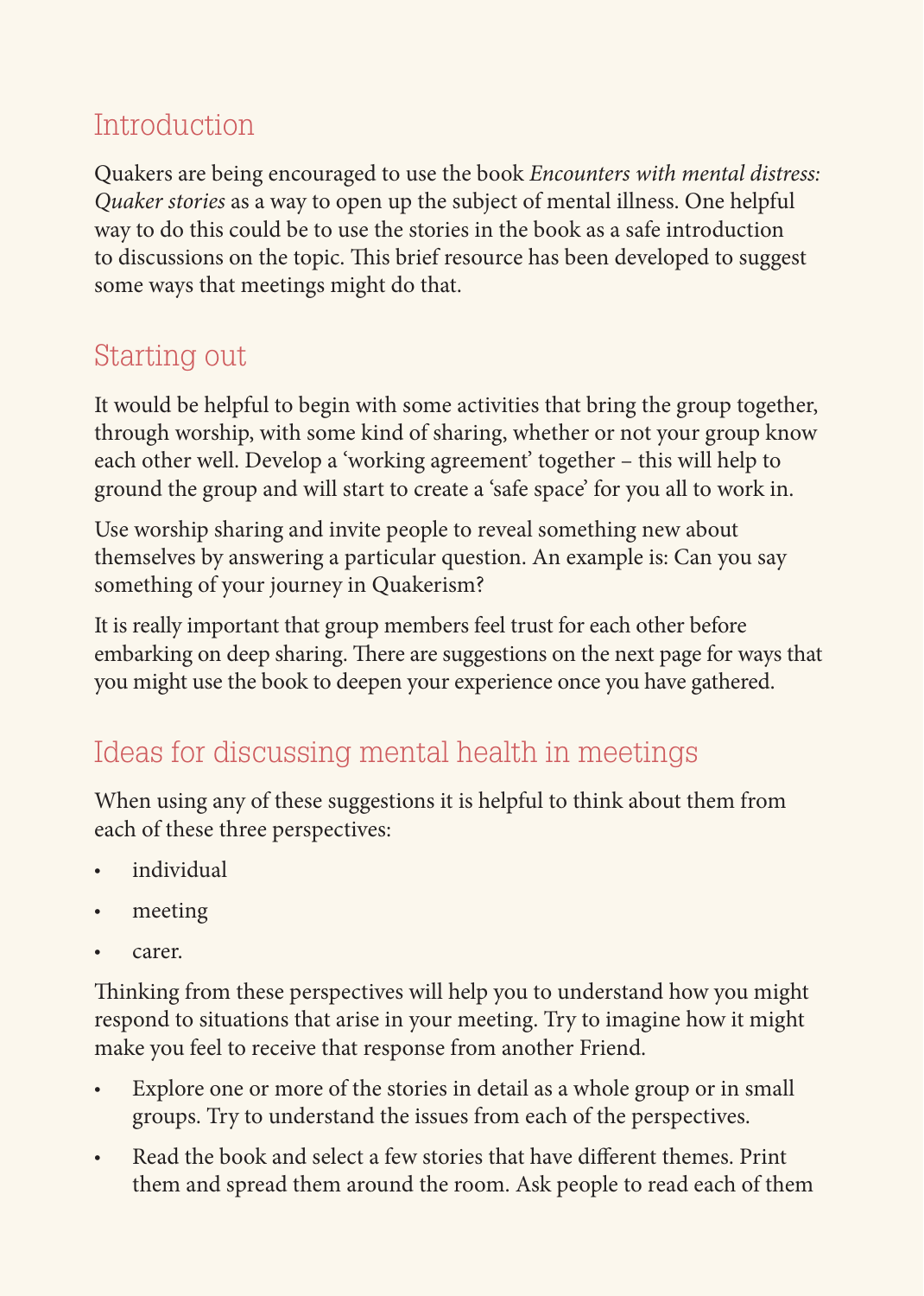and gather around one that they are drawn to. Discuss in the small groups that are gathered around each story.

Ask Friends to choose stories on a theme and, as a group, explore the issues that arise around that theme, for example, bipolar conditions.

If the people in your group feel that they might be willing to share their own stories:

- Choose a story that in some way reflects some of your own experience. Read and explore the story with others and share what it is about that story that you feel part of, and why.
- Use personal stories. Invite people to share their own story. If people are willing, ask if their story can be opened up as a discussion, or if they will take questions on their experience.
- Invite two or three people to share their own story or journey. It is a good idea to try to cover the range of perspectives, as above, or have people speak about different aspects of mental illness.

## Suggested activity: using stories

This activity involves selecting stories from the booklet to use as material. Use conversation to share and understand the issues behind the stories in a safe way. You can do this activity on its own if time is limited. If you have longer and would like to go deeper into the stories, it is good to begin the session by using a grounding activity such as the *Starting out* activity on the facing page.

To prepare for the activity print out a few stories, or extracts from the stories, and place them around the room. Then:

- Open with a few minutes of worship (5-15 minutes).
- Give a brief introduction to what the activity is (5 minutes).
- • Construct a group working agreement. This will guide the group in its expectations and create a safe space for sharing confidentially (5 minutes).
- • Invite the group to move around the room, reading all the stories. Let people choose one they are drawn to (for any reason) and stand next to it (10 minutes).
- Try to get the participants into groups of 3–6 around the stories and then